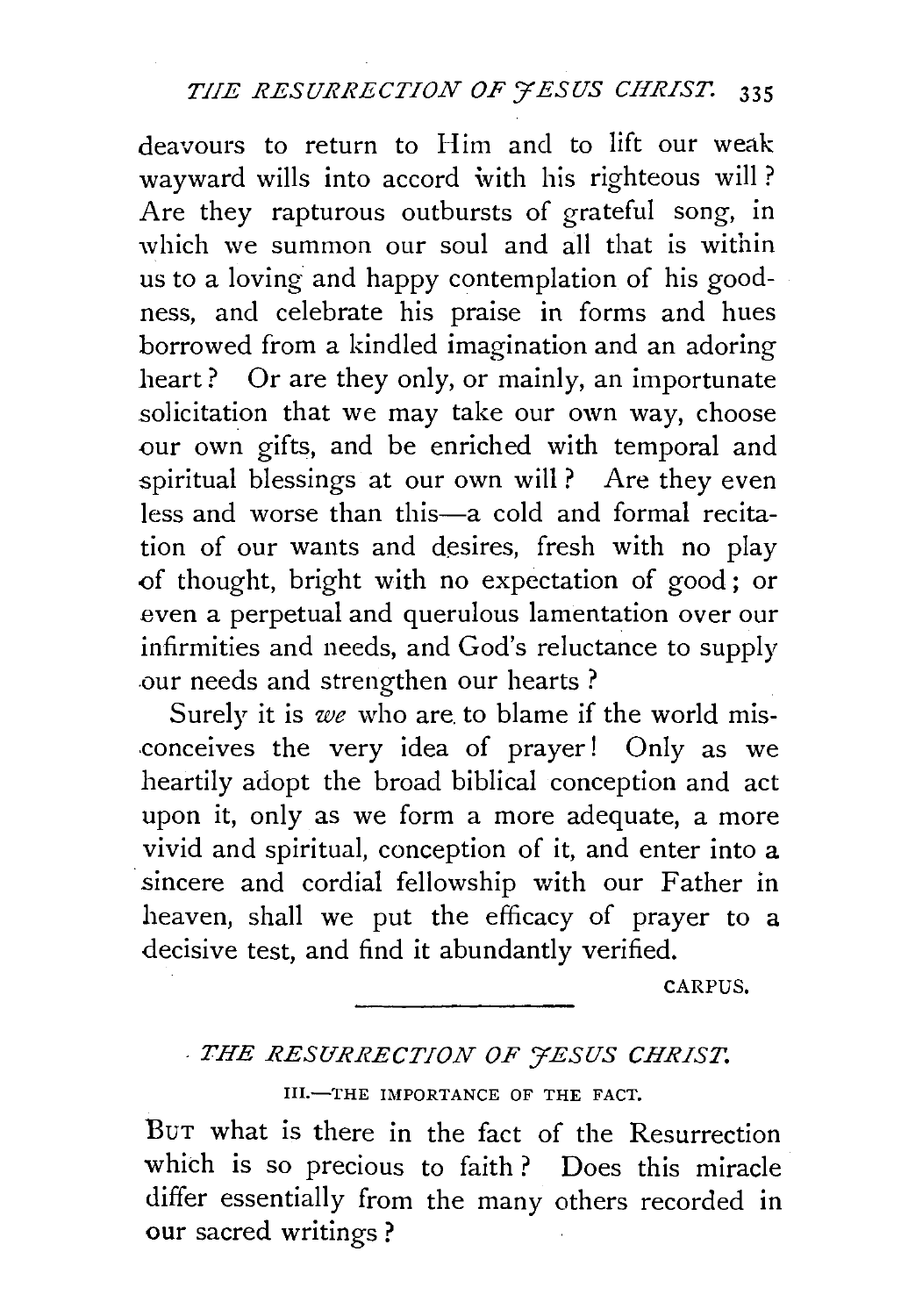## 336 *THE RESURRECTION OF 'JESUS CHRIST.*

On two occasions, Jesus being asked to confirm by some miraculous sign his claim to the dignity of Messiah, referred those who thus importuned Him to the miracle of his resurrection, and added that " no other sign should be given to them." His other miracles, indeed, are of a casual nature ; but this belongs to the essence of the Divine plan, and forms part of the work of man's salvation. It is one of the great redeeming acts. It has, therefore, a character of necessity, and. that is the reason why Jesus could announce it beforehand as the true sign. He could not have spoken thus of any of his every-day miracles.

In order to bring out more clearly this special value of the fact of the Resurrection, I will first make two preliminary observations. ( 1) If the Resurrection be true, it cannot' be an isolated fact; this Divine act must be a constituent part of a complete Divine plan. Without any relation to that which precedes and to that which is to· follow it, such a miracle would be even more strange than it is in its own nature. It is by the place which it occupies in a homogeneous whole, that, without ceasing to be supernatural, it becomes conformable to reason and to nature.· It drops by this means its abrupt character. It is a mountain summit in the middle of the chain of which it forms one of the cardinal points. This chain it will not be difficult for us to discover, if we try to do so. It consists of the sacred history-both that of the Old Testament, which converges in all its lines upon the great fact on which we are now reflecting; and that of the New, of which it is the great source and spring. Just as from the existence of the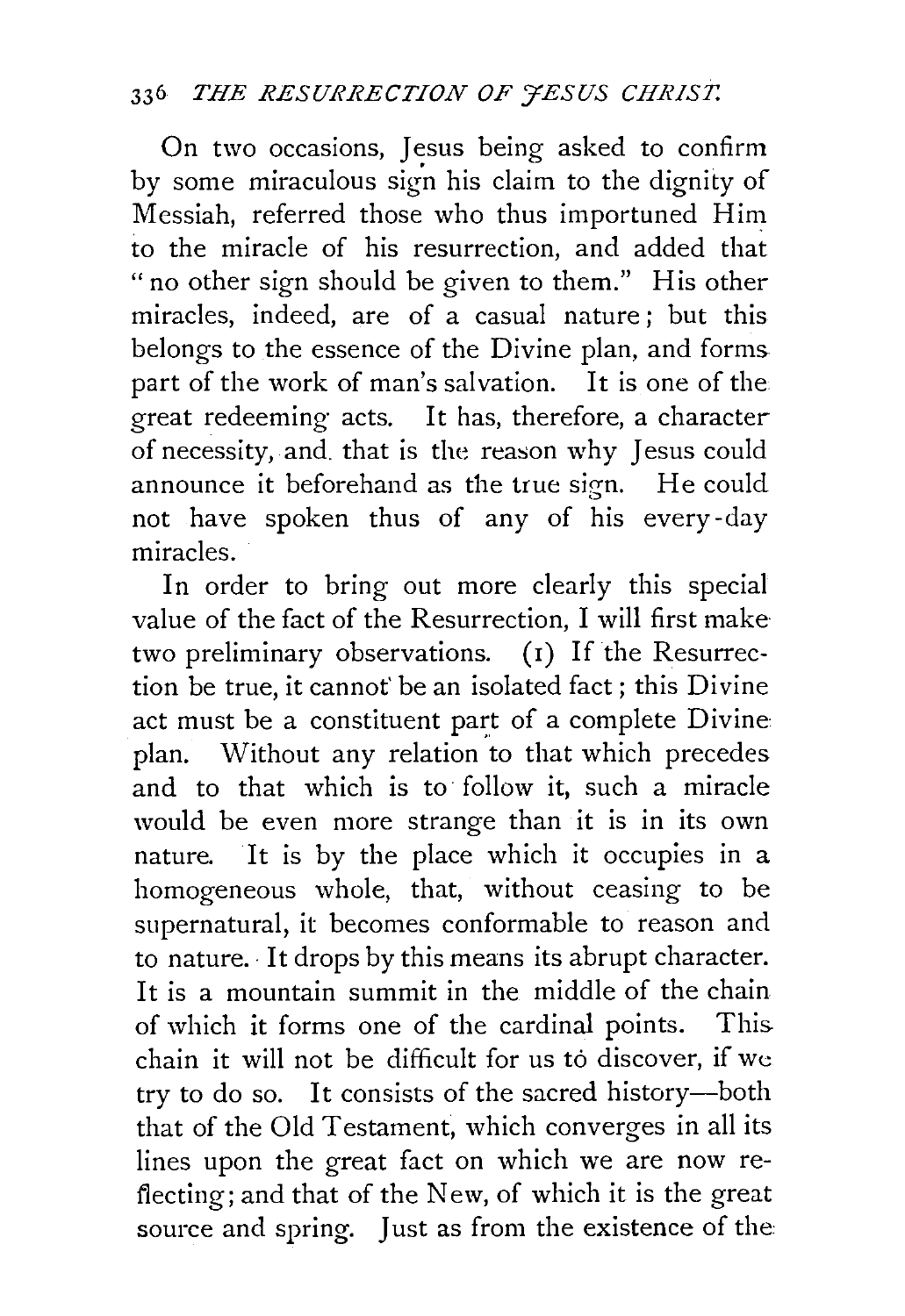fruit we can deduce that of the tree which produced it. and account for that which will follow, so from the · Divine event of the Resurrection we can demonstrate the Divine character of the *Jewish* history which culminates in it, and explain the Divine renewal which from that moment takes place in the condition of humanity. (2) No more can the miracle of the Resurrection, if it be true, have been an isolated fact, than the place which it occupies in the Divine history, of which it is a part, can have been a *secondary* one. Through the fact of the absence of all human instrumentality, it takes its place on a level with the most marvellous of all miracles—that of the Creation. This analogy reaches to the essential nature of these two events: to call into life and to recall to life-are not these both acts of the same nature ? Creation is the victory of Omnipotence over nothingness; the Resurrection is the victory of the same Omnipotence over death, which is the fact most resembling nothingness of any known to us. Just in the same way, then, as the Creation is the primordial event in the history of the universe, must the resurrection of Jesus Christ be its central fact. It is either that or nothing.

Let us now endeavour to penetrate into the essence of the fact. And, in the first place, it is right to listen on this subject to those whose mission it was to proclaim the Resurrection, and to present this Divine work as an object of faith to mankind. Now the apostolic commentary upon the resurrection of Iesus Christ is thus briefly formulated by the greatest of the founders of the gospel : " Christ was delivered on account of our offences, and was raised again on

VOL. V. 23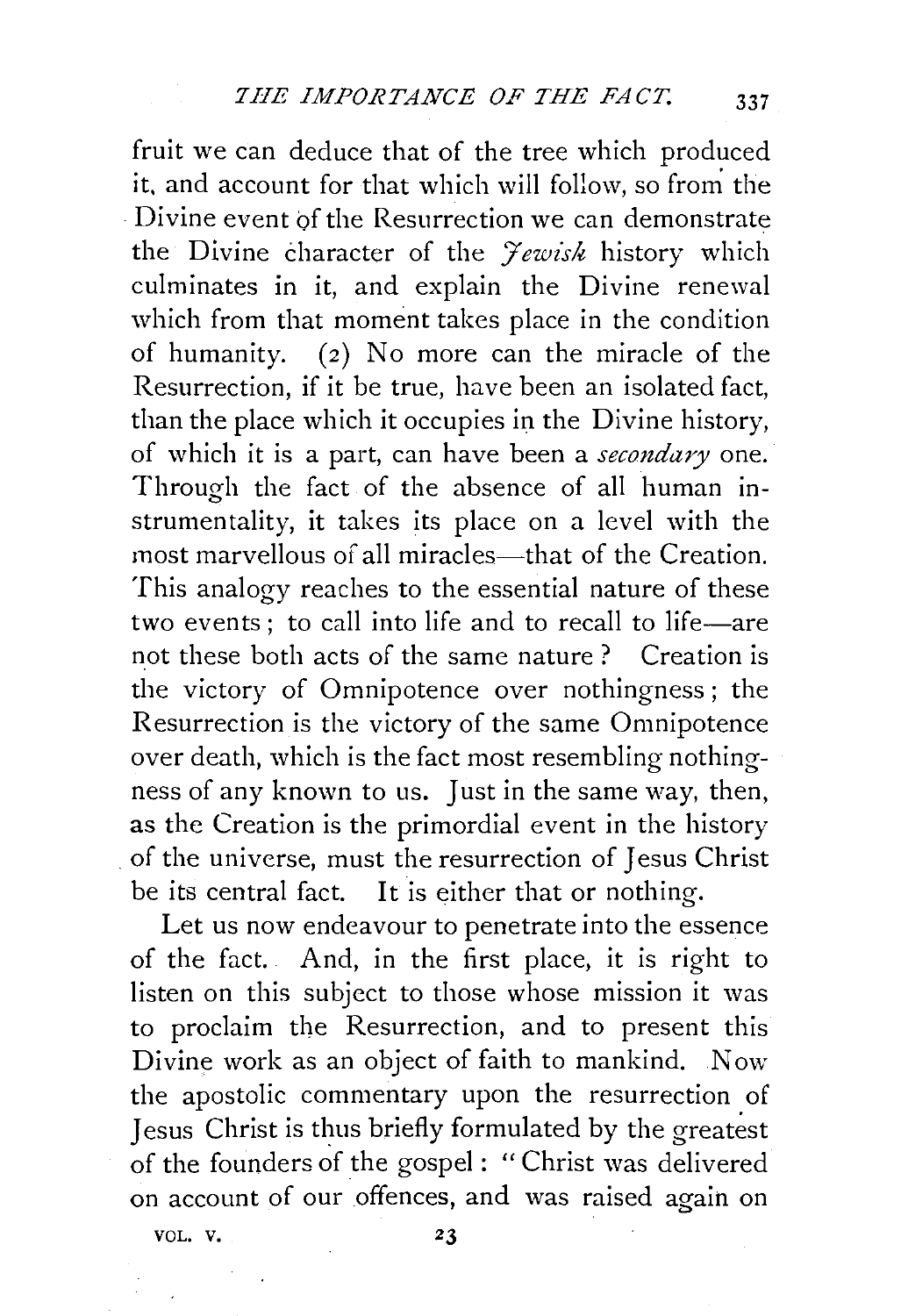account of our justification."<sup>1</sup> Just, St. Paul would say, as all the offences of mankind have contributed and led up to *one* unique fact—the death of Christ, so has the remission of these offences, obtained by this death, led up to another fact of cardinal importance but of an opposite kind-the resurrection of Christ.

This is not the place to unfold the nature of that work of expiation of which we are reminded in the former proposition of this apostolic saying, or to set forth the wisdom, the holiness, the moral sublimity, nay, even the justice of it. We must be satisfied with emphasizing the point that, according to the first part of the verse, it would seem that three facts appear to the Apostle to be inseparable: mankind sins, God condemns, Christ dies. This Christ, the Son of Man, and as such the normal representative of the race, dies under the condemnation which smites Him.

In the same manner, according to the second proposition in the verse, parallel with the first, three other facts are quite as clearly connected in St. Paul's view: Christ expiates, God absolves, Christ rises again.

A glance from God has a Divine power in itthat of killing when it is a look of condemnation, that of calling back to life when it is changed into a look of absolution. The filial heart of Jesus felt in all its fulness this twofold power, which. fails of its effects upon our hearts of stone. Under the look of

<sup>1</sup>Rom. iv. 25. We translate *on account of* and not *for,* because the meaning of this latter proposition is equivocal. It is impossible to misunderstand the Greek, if one does but keep close to the expressions used by the Apostle.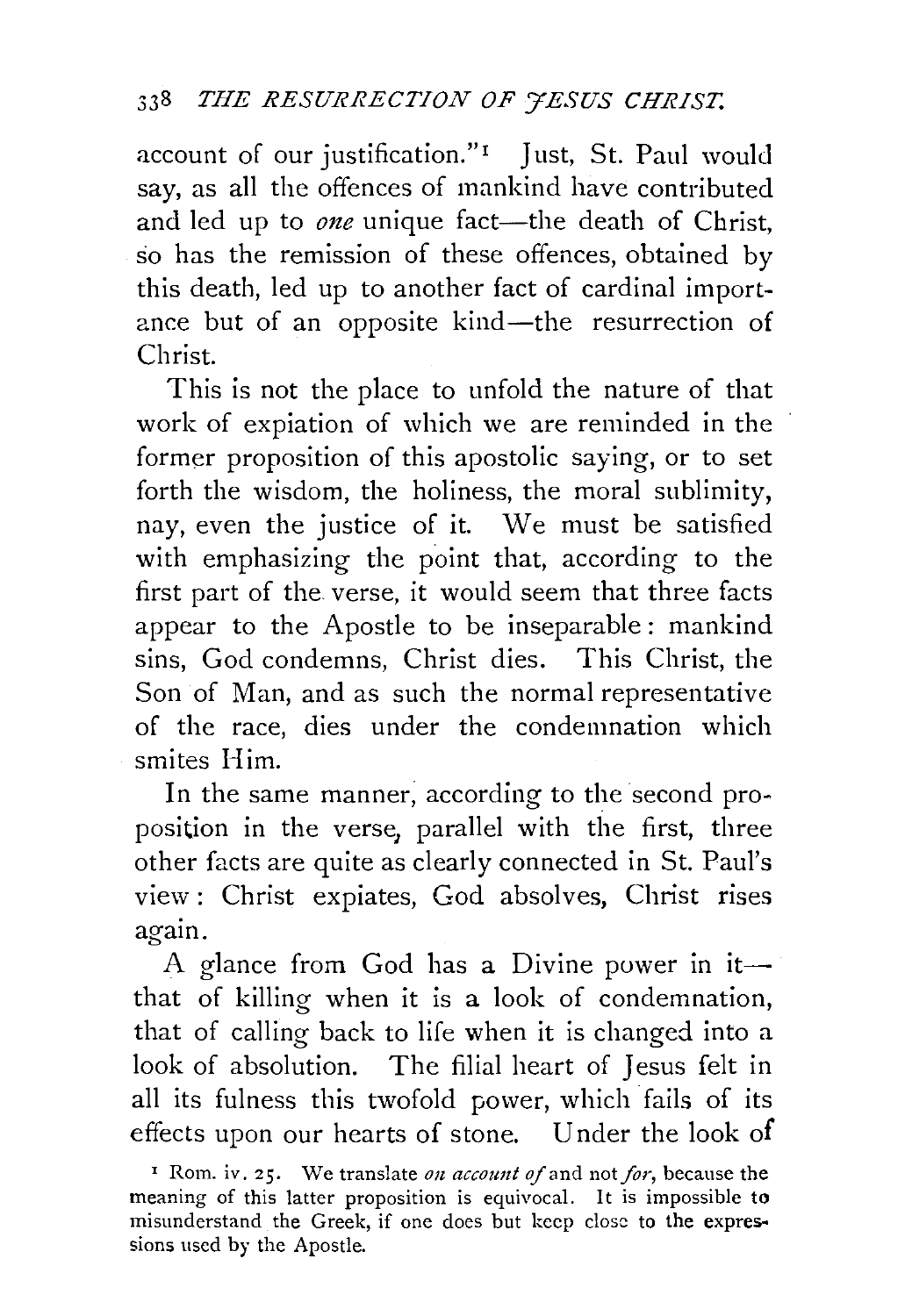condemnation which smote his whole family, the heart of this Son, become our brother, broke ; and in breaking morally, it ceased to beat physically. But when restoration was once accomplished, this same filial heart became the primary object of the look of absolution which was now brought to bear upon us; it recovered life, force, warmth; and being thus divinely reanimated, it communicated its life to the body itself, in which it had used to beat, and raised it into a new condition.

You perceive how deep-seated is the solidarity, how close the inter-connection which unites the destiny of each man with that of the Son of Manthat living centre of our race. I sin ; Christ dies. I .am absolved; Christ, who is mine, revives. Jesus made of my condemnation a cause of death to Himsdf; my pardon, my forgiveness, was made life to Him. Thus (while keeping fully in mind the distance which separates between these two moral facts, which I have not the least wish to forget) Paul could say to the Thessalonians, as if bearing within ·him the bowels of the love of Christ, "For now we live if ye stand fast in the Lord." <sup>I</sup>

You have a friend who is more to you than a brother; he is to you a second self. He pledged himself to act as your security. You find your- :self insolvent, and the law lays hold of him. If he succeeds in setting you free, does he not find that he is at the same time freed himself? He was in debt only for your debt; and when that has once been paid, how should he not be free once more ? And when he issues from the prison into which his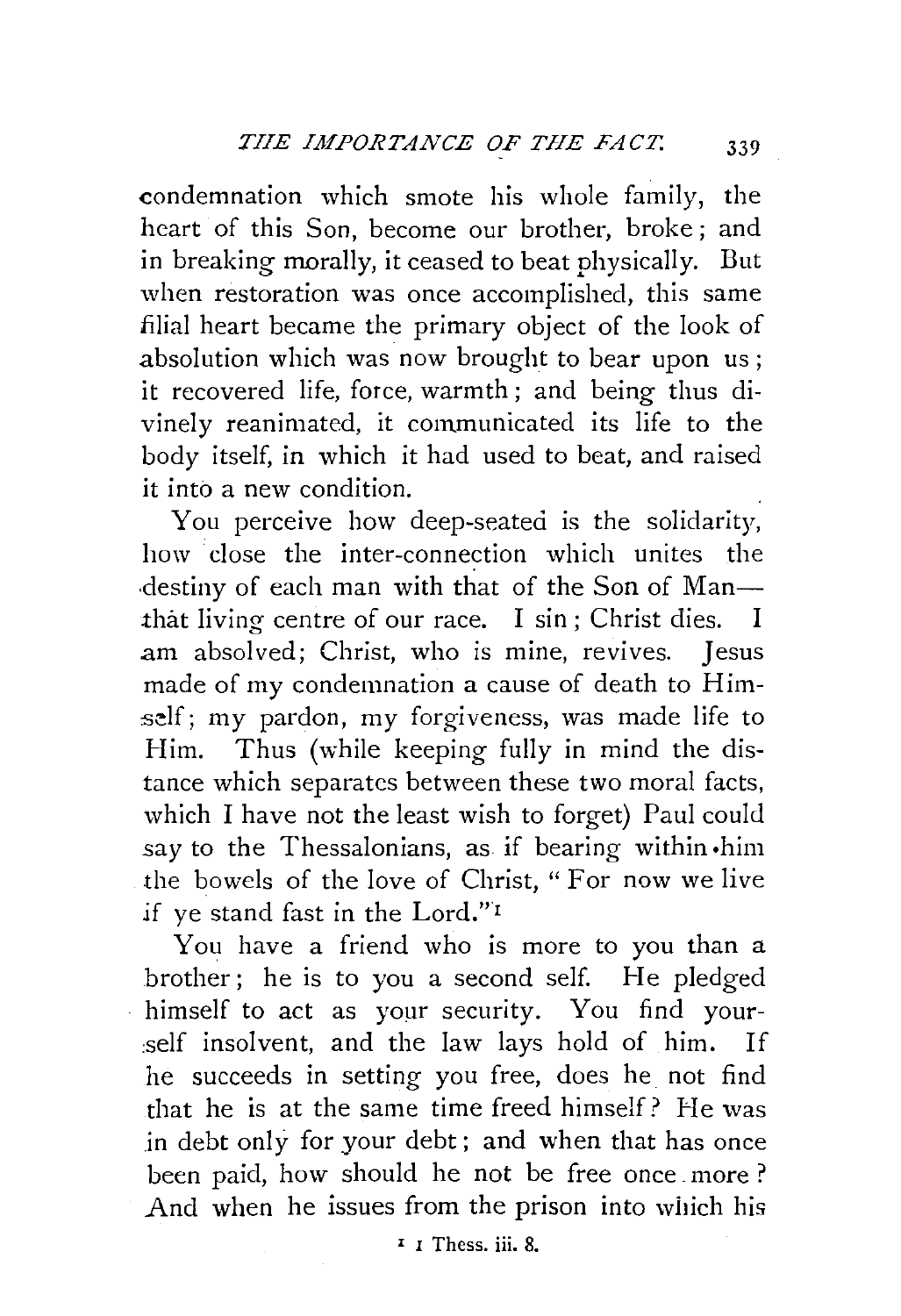love had cast him, is it not your acquittal which has brought him out? Thus it is out of the absolution granted to us that the resurrection of Christ springs. The decree which brings Him out of the grave is no other than that which frees us from condemnation and proclaims our absolution; and when, with the eye of faith, we meet Jesus on our way, risen and glorified, we may say: I have been looking upon my own salvation. As it was my sin which put Him to death, so has it been my acquittal which has. restored Him to life.

Do you wish to become really acquainted with yourself, and to know all that you are for good or evil? It is in this Jesus, dead and risen again, that you must contemplate yourself and study yourself. In Him crucified, forsaken by God, expiring, you see yourself as you are *in reality-a* malefactor, condemned, accursed. In Him risen again, radiant, victorious, you behold yourself as you are by right -favoured, blessed, adopted by God.

What, then, does the resurrection of Jesus Christ leave for us to do ? One thing and one only: to make ourselves in fact, that which we are by right; to. substitute this new condition-peaceful, holy, glorious, for that which was before-bitter, painful, ignoble; in a word, to become in ourselves what we already are in Jesus. That is the miracle wrought by faith ; a second miracle, worthy of the first, and which, by completing that of the Resurrection, sets the seal toour individual salvation.

This relation of solidarity between Christ and us, which He could only establish on his side, by his love, our faith completes by establishing it on our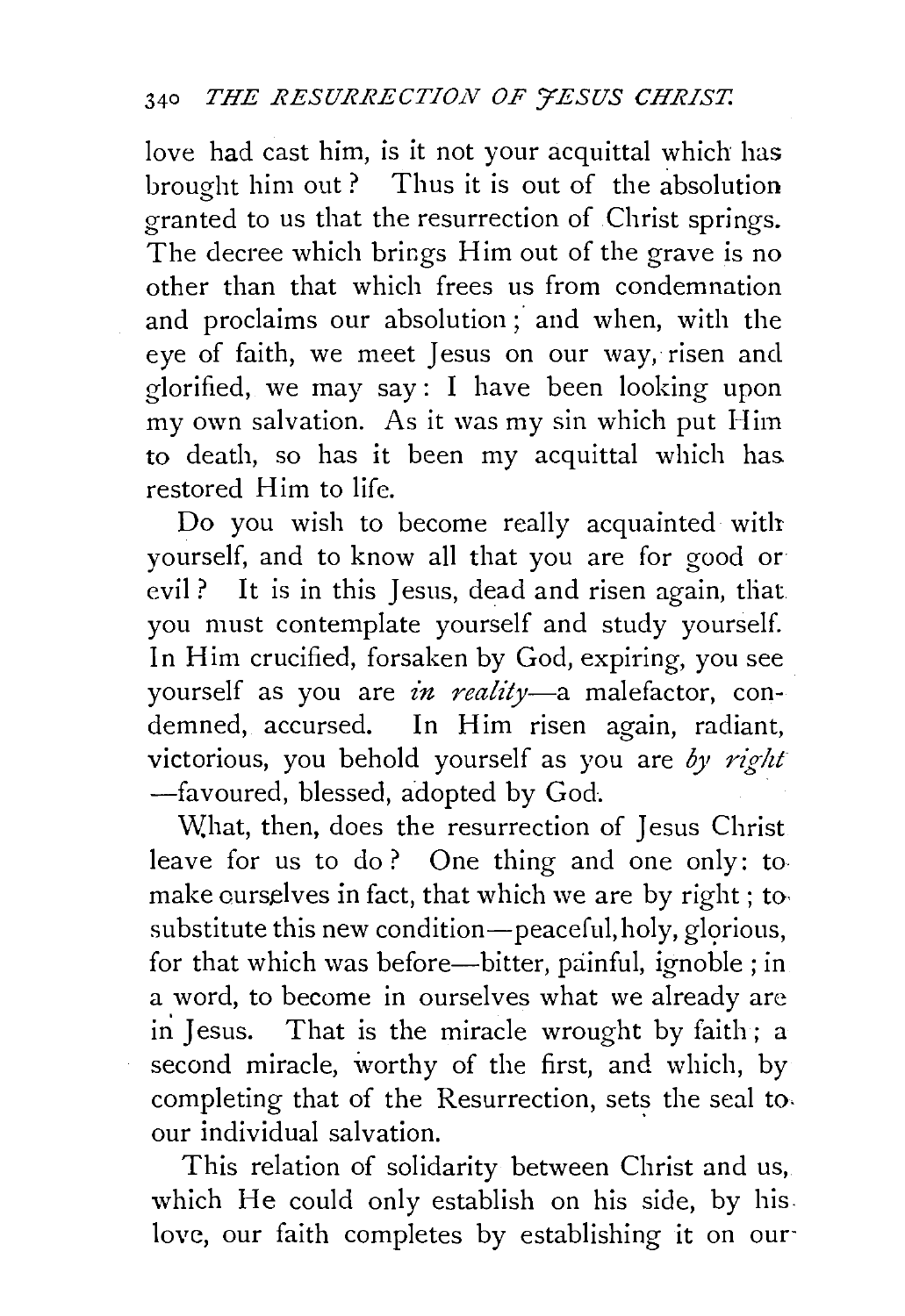side. Faith is, as it were, the counterpart of Divine grace-the response of man to the gracious overtures of God. She takes possession of the forgiveness which has been obtained for her and offered to her, by laying hold of it as presented to her in its visible pledge-Jesus risen. By her, each man in turn comes to merge himself in the death of the Son of Man, by a mystic fellowship of suffering and condemnation, to come forth with Him, justified in Him, made alive again as He is.<sup>1</sup>

Do not then look upon faith as a mere opinion adopted by the imagination, a whim of the intellect, standing in no relation to our moral life, whether anterior or subsequent. Faith has upon our spiritual life the same effect which is produced upon the life of a tree by the deep incision through which we insert into it the graft—that new source of life which is to change the nature of its juices and the properties of its sap. Thus does faith open our hearts to the holiest and the most powerful of principles. By its means Jesus is enabled to establish Himself within us, and to labour thenceforth at substituting Himself for our condemned and perverse selves. How should not such a principle, once admitted into the soul, and so long as access is open to it, have power to transform our whole life from sap to fruits ?

Just as a fresh breeze from the east is all that is needed to sweep away the masses of clouds which have gathered over our heads, and to restore to us, after a rainy season, the blue sky and the life-giving rays of the sun, so does the apparition of the risen Jesus, and, in Him, of our completed justification,

<sup>1</sup> Rom. vi. 3-5.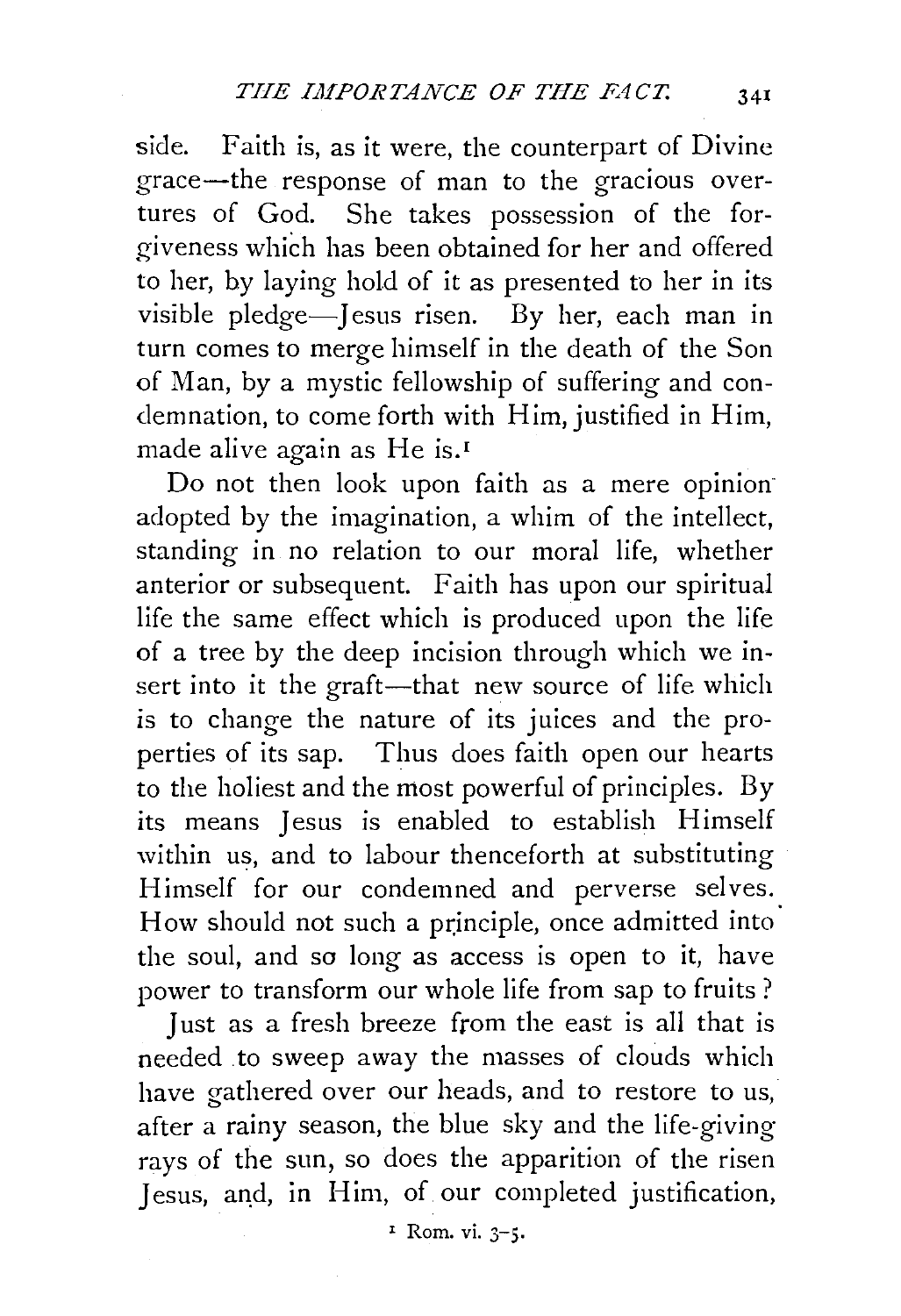suffice to disperse the thick clouds which interposed themselves between our hearts and God, and which cast a dark shadow over our life. It allows the face of a Father, just and holy, but reconciled and fuil cf tenderness, to shine forth upon us once more; and this look of God is the ray of sunshine which vivifies all our inner life. By it we become ourselves associated with the heavenly life of the risen Saviour.

One who has not had the faith of the gospel for his starting-point, but has approached it by degrees, under the sway of a moral logic more powerful than that of Aristotle, Professor Keim, has said these words: " It is upon an empty tomb that the Christian Church is founded." Yes; empty, not only of the body which had there been laid to rest, but of our curse also, which at the same time had descended into it; emptied of that power of sin which found its support in that curse; emptied of the power of death itself which had triumphed by means of that curse, and by the Divine rights of the law which there proclaimed, " The sting of death is sin, and the strength of sin is the law." I Emptied of that which constitutes our death, this sepulchre is filled instead with that which is the cause of life to us—the invisible presence of Jesus risen; filled with the glory of the Father which broke forth in that sanctuary into which no eye of man penetrated, and where, in a conflict-the mystery of which is known to God only--death was swallowed up of life. "Thanks be to God which giveth us the victory through our Lord Jesus Christ."<sup>2</sup>

Let us often visit this spot. To do so it is not necessary to make a pilgrimage to Jerusalem ; the

: I Cor. xv. sG. 2 Ibid. xv. S7·